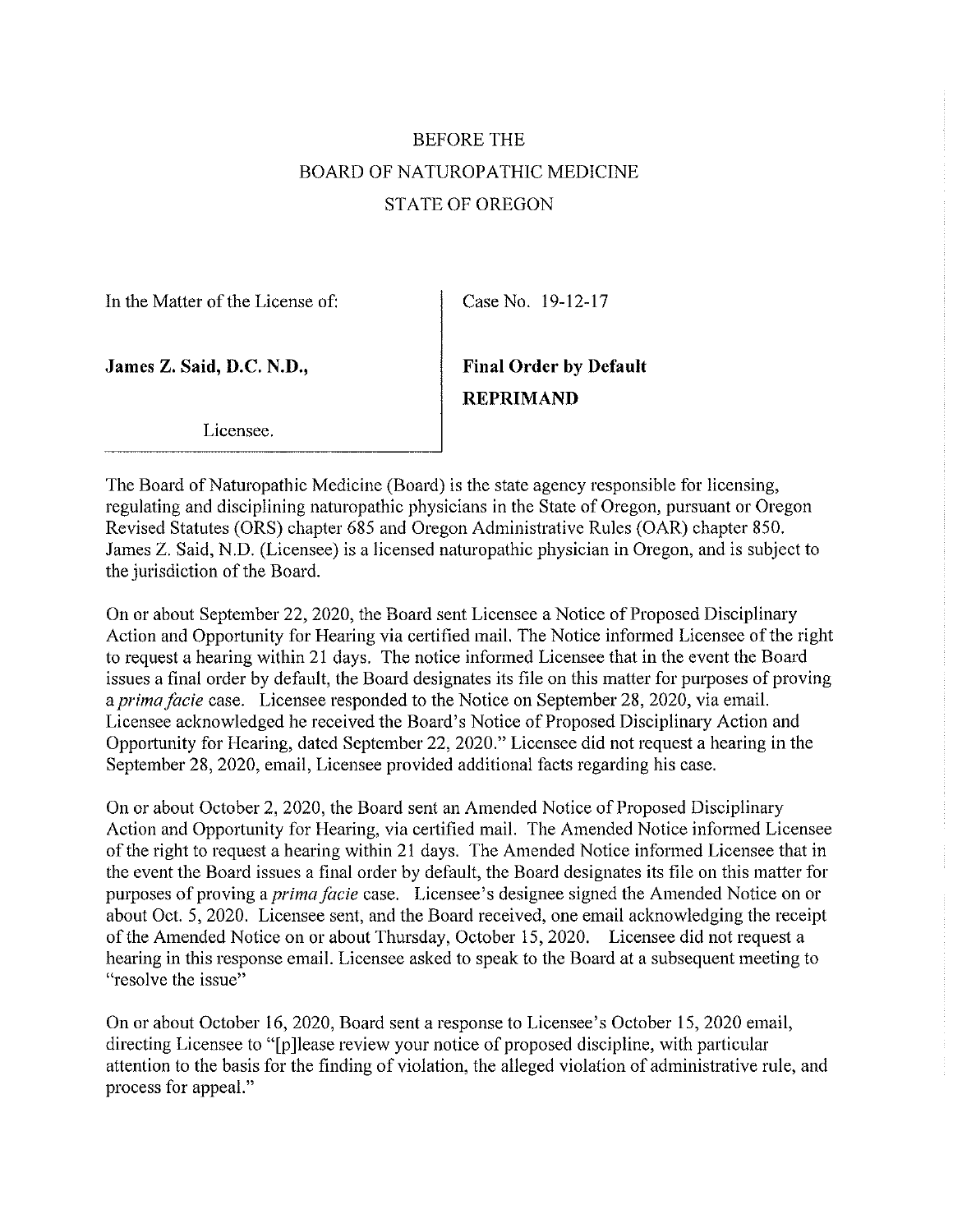The Board did not receive a response from Licensee to the Board's October 16, 2020 email. The Board did not receive a request for a hearing to contest the proposed discipline as explained and provided in the Amended Notice by October 26, 2020, the end of the 21 day period.

As a courtesy, on November 12, 2020, the Board sent Licensee an email extending the 21 days to request a hearing for an additional 7 days. The email clearly stated that "[i]f the Board does not receive an unequivocal response in which you clearly request a hearing on the allegations and findings in the aforementioned Notice by Friday, November 20, 2020 by 10am, the Board will enter a final order by default of Reprimand." (Emphasis included)

To date, the Board has not received a request for a hearing from Licensee. The Board issues this Final Order by Default.

NOW, THEREFORE, after consideration of the relevant records and files of the Board relating to this matter, the Board enters the following Findings of Fact, Conclusions of Law, and Final Order:

## Findines of Fact

## 1.

Licensee is dually licensed in the State of Oregon as both a Chiropractor and a Naturopathic Physician. The Licensee owns and operates a clinic, at 836 East Main Street, Suite 5, in Medford, Oregon. This business provides chiropractic and naturopathic care to patrons.

2.

Licensee acknowledged that he allowed his wife to provide massages without a license to his patients at the aforementioned clinic for a significant period of time that included the years 2017 and 2018, through April 2019. Licensee, knew his wife did not have a license from the Oregon Board of Massage Therapists, or any other license to perform massage. License believed his wife was acting under his license as a Chiropractic Physician.<sup>1</sup>

3.

Licensee's wife was not licensed with this Board or any other Oregon health professional regulatory board. Licensee was aware of her lack of licensure and allowed her to massage people / patients at his clinic.

## Conclusions of Law

### 4.

The afore stated behavior and facts constitute a violation of OAR 850-050-0010(1)(c)(F): Aiding or abetting unlawful practice by an unlicensed person.

<sup>&</sup>lt;sup>1</sup> Licensee has also been disciplined for this conduct by the Oregon Board of Chiropractic Examiners.